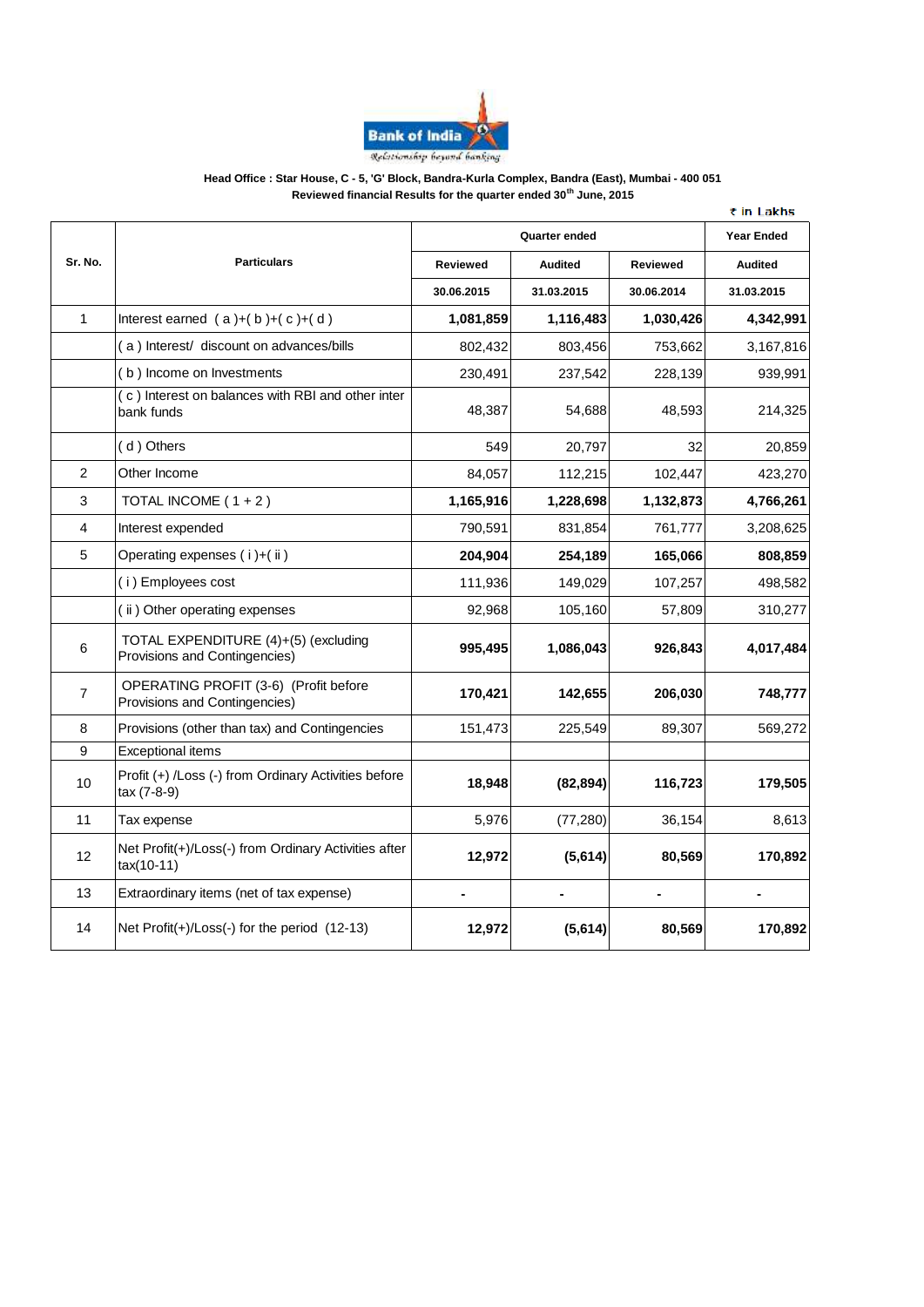|         |                                                                                                                                                                             | <b>Quarter Ended</b> |                |             | <b>Year Ended</b> |
|---------|-----------------------------------------------------------------------------------------------------------------------------------------------------------------------------|----------------------|----------------|-------------|-------------------|
| Sr. No. | <b>Particulars</b>                                                                                                                                                          | Reviewed             | <b>Audited</b> | Reviewed    | <b>Audited</b>    |
|         |                                                                                                                                                                             | 30.06.2015           | 31.03.2015     | 30.06.2014  | 31.03.2015        |
| 15      | Paid-up equity share capital (Face value ₹ 10/-)                                                                                                                            | 66,565               | 66,565         | 64,300      | 66,565            |
| 16      | Reserves excluding Revaluation Reserves                                                                                                                                     |                      |                |             | 2,582,828         |
| 17      | <b>Analytical Ratios</b>                                                                                                                                                    |                      |                |             |                   |
|         | (i) Percentage of shares held by Government of<br>India                                                                                                                     | 64.43%               | 64.43%         | 66.70%      | 64.43%            |
|         | (ii) Capital Adequacy Ratio<br>(Basel II)                                                                                                                                   | 11.44%               | 11.42%         | 10.79%      | 11.42%            |
|         | (ii) Capital Adequacy Ratio<br>(Basel III)                                                                                                                                  | 10.75%               | 10.73%         | 9.98%       | 10.73%            |
|         | (iii) Earnings per Share (EPS)                                                                                                                                              |                      |                |             |                   |
|         | a) Basic and diluted EPS before Extraordinary<br>items (net of tax expense) for the period, for the<br>year to date and for the previous year (Not to be<br>annualised) (₹) | 1.95                 | $-0.87$        | 12.53       | 26.57             |
|         | b) Basic and diluted EPS after Extraordinary<br>items for the period, for the year to date and for<br>the previous year (Not to be annualised) $(3)$                        | 1.95                 | $-0.87$        | 12.53       | 26.57             |
|         | (iv) (a) Amount of gross non-performing assets                                                                                                                              | 2,688,917            | 2,219,324      | 1,253,249   | 2,219,324         |
|         | (b) Amount of net non-performing assets                                                                                                                                     | 1,578,895            | 1,351,757      | 804,156     | 1,351,757         |
|         | (c) Percentage of gross NPAs                                                                                                                                                | 6.80%                | 5.39%          | 3.28%       | 5.39%             |
|         | (d) Percentage of net NPAs                                                                                                                                                  | 4.11%                | 3.36%          | 2.14%       | 3.36%             |
|         | (v) Return on Assets (Annualised)                                                                                                                                           | 0.08%                | $-0.03%$       | 0.53%       | 0.27%             |
| 18      | <b>Public Shareholding</b>                                                                                                                                                  |                      |                |             |                   |
|         | Number of Shares                                                                                                                                                            | 236,541,002          | 236,541,002    | 213,895,500 | 236,541,002       |
|         | Percentage of shareholding                                                                                                                                                  | 35.57%               | 35.57%         | 33.30%      | 35.57%            |
| 19      | Promoters and Promoter Group Shareholding                                                                                                                                   |                      |                |             |                   |
|         | Pledged/Encumbered<br>(a)                                                                                                                                                   |                      |                |             |                   |
|         | Number of Shares                                                                                                                                                            | Nil                  | Nil            | Nil         | Nil               |
|         | Percentage of shares (as a percentage of the<br>total shareholding of promoter and promoter<br>aroun)                                                                       | Nil                  | Nil            | Nil         | Nil               |
|         | Percentage of shares (as a percentage of the<br>total share capital of the company)                                                                                         | Nil                  | Nil            | Nil         | Nil               |
|         | Non-encumbered<br>(b)                                                                                                                                                       |                      |                |             |                   |
|         | Number of Shares                                                                                                                                                            | 428,367,513          | 428,367,513    | 428,367,513 | 428,367,513       |
|         | Percentage of shares (as a percentage of the<br>total shareholding of promoter and promoter<br>group)                                                                       | 100%                 | 100%           | 100%        | 100%              |
|         | Percentage of shares (as a percentage of the<br>total share-capital of the company)                                                                                         | 64.43%               | 64.43%         | 66.70%      | 64.43%            |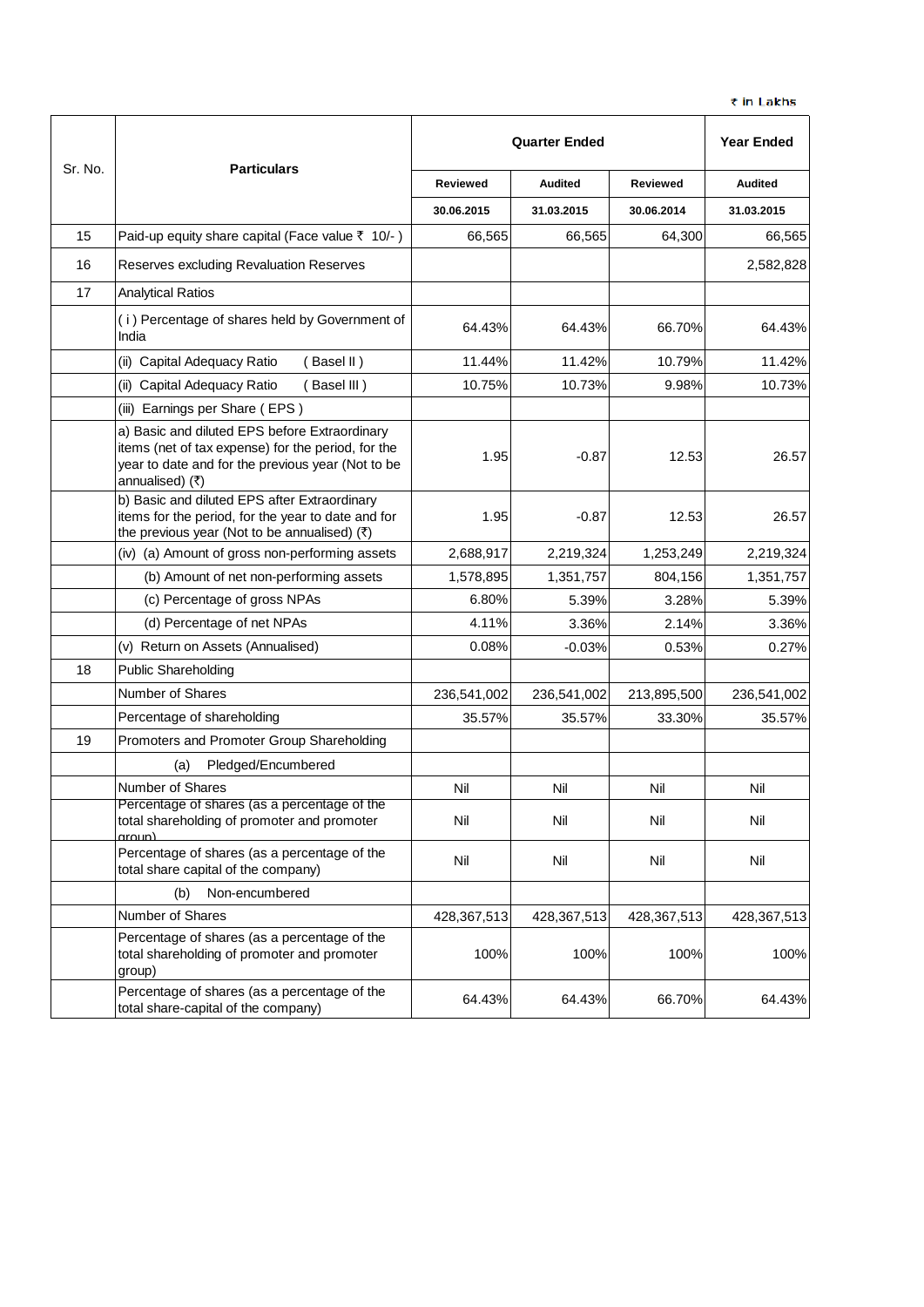## **Segment Information Part A: Business Segments**

₹ in Lakhs

|                                          | <b>Quarter ended</b> | <b>Year Ended</b> |                 |                |
|------------------------------------------|----------------------|-------------------|-----------------|----------------|
| <b>Particulars</b>                       | <b>Reviewed</b>      | <b>Audited</b>    | <b>Reviewed</b> | <b>Audited</b> |
|                                          | 30.06.2015           | 31.03.2015        | 30.06.2014      | 31.03.2015     |
|                                          |                      |                   |                 |                |
| <b>Segment Revenue</b>                   |                      |                   |                 |                |
| a) Treasury Operations                   | 303,635              | 326,462           | 309,714         | 1,292,195      |
| b) Wholesale Banking Operations          | 565,544              | 527,799           | 572,902         | 2,193,490      |
| c) Retail Banking Operations             | 321,368              | 366,910           | 250,385         | 1,278,901      |
| d) Unallocated                           | (20, 881)            | 11,692            | 1,310           | 14,050         |
| Total                                    | 1,169,666            | 1,232,863         | 1,134,311       | 4,778,636      |
| Less: Inter Segment Revenue              | 3,750                | 4,165             | 1,438           | 12,375         |
| <b>Income from Operations</b>            | 1,165,916            | 1,228,698         | 1,132,873       | 4,766,261      |
| <b>Segment Results</b>                   |                      |                   |                 |                |
| a) Treasury Operations                   | 27,619               | 17,904            | 48,736          | 150,996        |
| b) Wholesale Banking Operations          | 4,866                | (54, 808)         | 76,075          | 75,007         |
| c) Retail Banking Operations             | 22,473               | (14, 218)         | 9,601           | 13,179         |
| d) Unallocated                           | (36,010)             | (31, 772)         | (17,689)        | (59, 677)      |
| Total                                    | 18,948               | (82, 894)         | 116,723         | 179,505        |
| Less : i) Other Un-allocable expenditure |                      |                   |                 |                |
| ii) Un-allocable income                  |                      |                   |                 |                |
| <b>Total Profit Before Tax</b>           | 18,948               | (82, 894)         | 116,723         | 179,505        |
| <b>Provision for Tax</b>                 | 5,976                | (77, 280)         | 36,154          | 8,613          |
| <b>Net Profit</b>                        | 12,972               | (5,614)           | 80,569          | 170,892        |
| <b>Segment Assets</b>                    |                      |                   |                 |                |
| a) Treasury Operations                   | 18,937,513           | 18,693,602        | 18,148,432      | 18,693,602     |
| b) Wholesale Banking Operations          | 30,037,022           | 31,737,316        | 31,070,315      | 31,737,316     |
| c) Retail Banking Operations             | 9,892,803            | 9,996,515         | 9,370,965       | 9,996,515      |
| c) Unallocated                           | 1,153,471            | 1,442,342         | 1,160,698       | 1,442,342      |
| Total                                    | 60,020,809           | 61,869,775        | 59,750,410      | 61,869,775     |
| <b>Segment Liabilities</b>               |                      |                   |                 |                |
| a) Treasury Operations                   | 18,076,071           | 17,958,290        | 17,305,318      | 17,958,290     |
| b) Wholesale Banking Operations          | 28,687,389           | 30,458,181        | 29,676,998      | 30,458,181     |
| c) Retail Banking Operations             | 9,460,146            | 9,627,330         | 8,953,422       | 9,627,330      |
| c) Unallocated                           | 635,671              | 681,301           | 739,519         | 681,301        |
| Total                                    | 56,859,277           | 58,725,102        | 56,675,257      | 58,725,102     |
| <b>Capital Employed</b>                  |                      |                   |                 |                |
| (Segment Assets - Segment Liabilities)   |                      |                   |                 |                |
| a) Treasury Operations                   | 861,442              | 735,312           | 843,114         | 735,312        |
| b) Wholesale Banking Operations          | 1,349,634            | 1,279,135         | 1,393,317       | 1,279,135      |
| c) Retail Banking Operations             | 432,657              | 369,185           | 417,544         | 369,185        |
| c) Unallocated                           | 517,800              | 761,041           | 421,178         | 761,041        |
| Total                                    | 3,161,533            | 3,144,673         | 3,075,153       | 3,144,673      |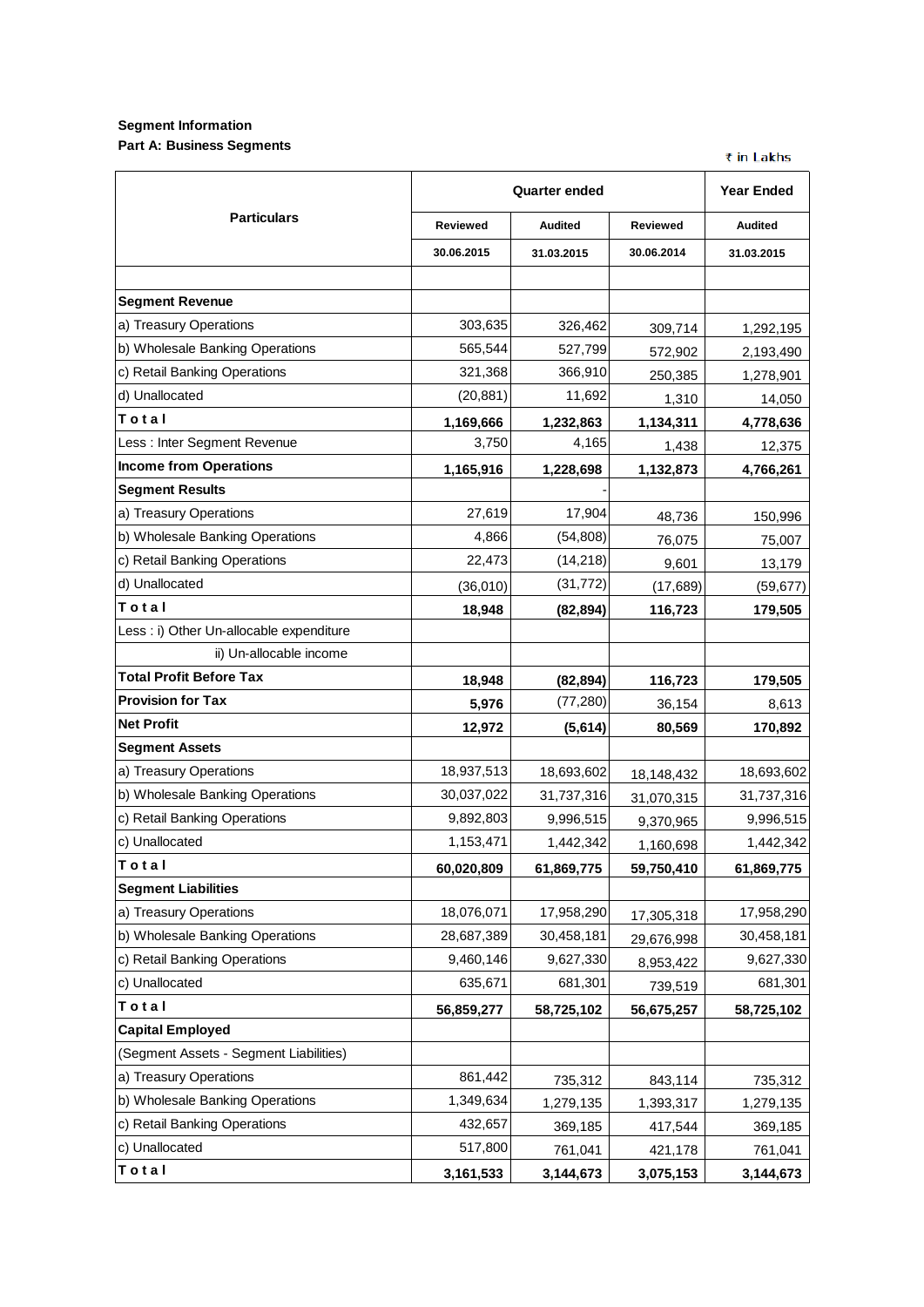#### **Part B: Geographical Segments**

| Particulars    | <b>Quarter ended</b> | <b>Year Ended</b> |                 |                |
|----------------|----------------------|-------------------|-----------------|----------------|
|                | <b>Reviewed</b>      | Audited           | <b>Reviewed</b> | <b>Audited</b> |
|                | 30.06.2015           | 31.03.2015        | 30.06.2014      | 31.03.2015     |
|                |                      |                   |                 |                |
| <b>Revenue</b> |                      |                   |                 |                |
| Domestic       | 1,039,917            | 1,102,332         | 1,007,949       | 4,265,053      |
| International  | 125,999              | 126,366           | 124,924         | 501,208        |
| <b>Total</b>   | 1,165,916            | 1,228,698         | 1,132,873       | 4,766,261      |
| <b>Assets</b>  |                      |                   |                 |                |
| Domestic       | 43,488,341           | 45,533,649        | 44,110,099      | 45,533,649     |
| International  | 16,532,468           | 16,336,126        | 15,640,311      | 16,336,126     |
| <b>Total</b>   | 60,020,809           | 61,869,775        | 59,750,410      | 61,869,775     |

₹ in Lakhs

Note: There are no significant Other Banking Operations carried on by the Bank.

### **Allocations of costs :**

a) Expenses directly attributable to particular segment are allocated to the relative segment.

b) Expenses not directly attributable to specific segment are allocated in proportion to number of employees/business managed.

### **Summarised Balance Sheet**

|                                                          | <b>Quarter Ended</b> |                 |  |  |
|----------------------------------------------------------|----------------------|-----------------|--|--|
| <b>Particulars</b>                                       | <b>Reviewed</b>      | <b>Reviewed</b> |  |  |
|                                                          | 30.06.2015           | 30.06.2014      |  |  |
| <b>CAPITAL AND LIABILITIES</b>                           |                      |                 |  |  |
| Capital                                                  | 66,565               | 64,300          |  |  |
| <b>Reserves and Surplus</b>                              | 3,094,968            | 3,010,853       |  |  |
| Minority Interest                                        |                      |                 |  |  |
| Deposits                                                 | 50,826,034           | 50,087,549      |  |  |
| Borrowings                                               | 4,526,821            | 4,081,597       |  |  |
| Other Liabilities and provisions                         | 1,506,421            | 2,506,111       |  |  |
| <b>TOTAL</b>                                             | 60,020,809           | 59,750,410      |  |  |
|                                                          |                      |                 |  |  |
| <b>ASSETS</b>                                            |                      |                 |  |  |
| Cash and balances with Reserve Bank of India             | 2,159,743            | 2,329,455       |  |  |
| Balances with bank and money at call and short<br>notice | 5,327,854            | 4,760,475       |  |  |
| Investments                                              | 11,704,082           | 12,065,147      |  |  |
| Advances                                                 | 38,398,345           | 37,601,577      |  |  |
| <b>Fixed Assets</b>                                      | 587,475              | 576,486         |  |  |
| <b>Other Assets</b>                                      | 1,843,310            | 2,417,270       |  |  |
| <b>TOTAL</b>                                             | 60,020,809           | 59,750,410      |  |  |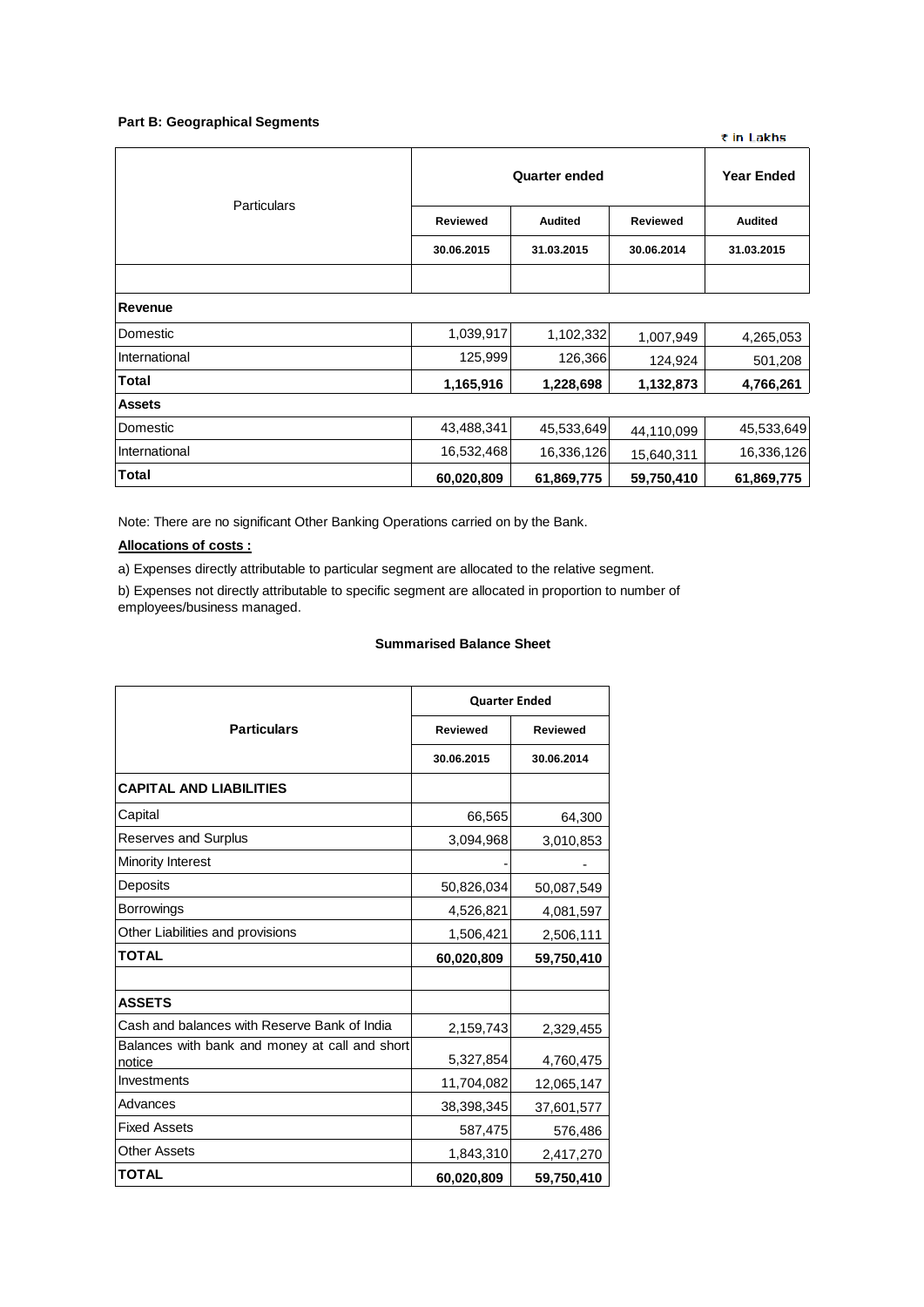# **NOTES:**

- 1. The financial results for the quarter ended 30th June, 2015(quarter) have been arrived at on the basis of the same accounting policies as those followed in the preceding financial year ended 31st March, 2015.
- 2. The above financial results have been reviewed by the Audit Committee of Board and approved by the Board of Directors at their meeting held on 28<sup>th</sup>July, 2015. The same have been subjected to Review by the Statutory Central Auditors of the Bank, in line with the guidelines issued by Reserve Bank of India and as per the requirement of listing agreement with stock exchanges.
- 3. The financial results for the quarter ended  $30<sup>th</sup>$  June,  $2015$ have been arrived at after considering extant guidelines of Reserve Bank of India (RBI) on prudential norms for Income Recognition and Asset Classification and Provisioning and providing for other usual and necessary provisions including employee benefits.
- 4. Pursuant to Reserve Bank of India Letter No. DBS: CO: SSM :( BOI) 14657:13.37.001:2014- 15 dated 20<sup>th</sup> May, 2015, the bank had deferred provision of  $\bar{\tau}$  709.31 Crores in respect of certain NPAs and loss of  $\bar{z}$  403.21 Crores on sale of certain NPAs to be amortized over a period of 3 quarters commencing from June 2015. Accordingly, during the quarter,  $\bar{\mathbf{z}}$  236.43 Crore and  $\bar{\tau}$ 134.40 Crore has been amortised towards such NPAs and loss on sale of such NPAs respectively and balance of  $\text{\texttt{F472.88}C}$  rore towards provision for such NPAs and  $\text{\texttt{F}}$ 268.81Crore towards loss on sale of such NPAs is being carried forward to be charged to profit & loss account of future periods.
- 5. Pursuant to Reserve Bank of India Letter No. DBR: BP: 17252:21.04.048:2014-15 dated 13th May, 2015, the bank has been allowed to amortize the shortfall arising out of sale of financial assets to ARCs, sold from 26th February, 2014 over a period of 8 quarters from the quarter in which the asset was sold. Consequently, the bank has amortised  $\bar{8}1.40$  Crores during the quarter and the balance of  $\overline{441.16}$  crore is being carried forward to be charged to Profit & Loss Account of future periods.
- 6. Pursuant to RBI Circular No. DBR.No.BP.BC.27/21.04.048/2015-16 dated 02-07-2015, the Bank has changed the discount rate to re-compute the diminution in the fair value of restructured advances on Net Present Value basis and has recomputed such diminution as on 30th June, 2015. Hitherto, such re-computation was being carried out annually. As a result of change in the discount rate, the Bank has written back provision of  $\bar{\tau}$  442.67 Crores during the quarter.
- 7. During the quarter, the bank has decided to adopt IALM 2006-08 table instead of LIC 1994-96 as followed earlier in respect of employees' benefits. Accordingly, based on the estimated actuarial liability as on 31-03-2016, the bank has decided to make provision for such additional liability evenly over 4 quarters commencing from current quarter. The impact of such change in accounting estimate to the extent of actuarial gain or losses, if any, due to change in mortality table has not been ascertained. Further, the Bank did not obtain quarterly actuarial valuation as was done in the previous quarter.
- 8. Pursuant to finalisation of wage revision agreement effective from November 2012, the Bank has reversed excess provision of  $\overline{549}$  Crores during the quarter (Previous quarter provision of  $\bar{\bar{\xi}}$  80 Crores).
- 9. The Provision Coverage Ratio of the bank as at the end of the quarter is 52.15% (Previous quarter58.10%).